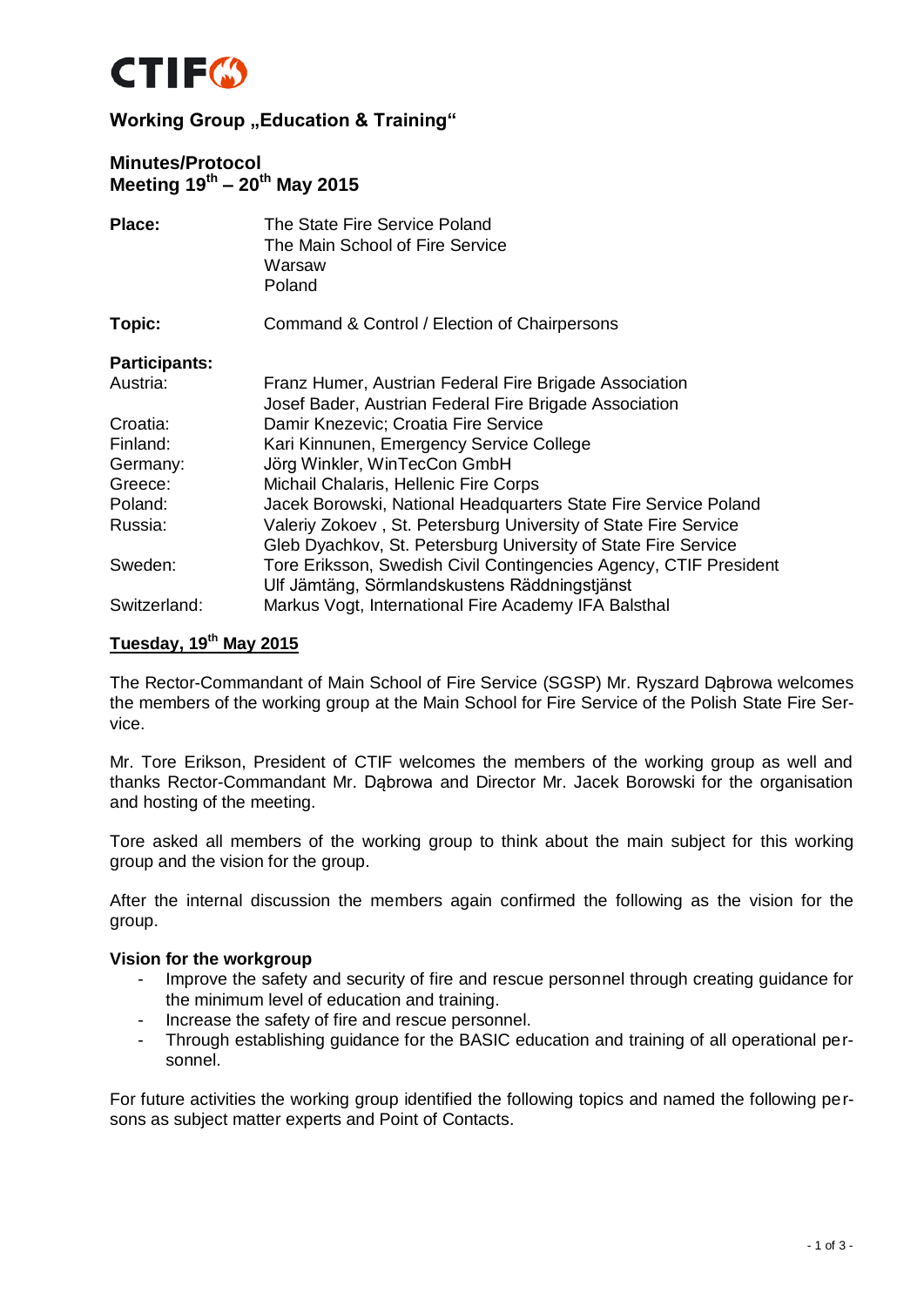

**Minutes/Protocol Meeting 19th – 20th May 2015**

### **Future topics**

- Basic education for personnel in fire- and rescue services (Jacek Borowski)
- Basic hot training (Jacek Borowski)
- Hazmat hazards (Damir Knezevic/Michail Chalaris/Hazmat Commission)
- Training facility standards (Jörg Winkler/Gleb Dyachkov)
- Fitness and health standards (Kari Kinnunen/Health Commission)
- Structural firefighting standards (Franz Humer)
- Rescue Operations in Cold Climate Conditions (Gleb Dyachkov)
- Tunnel firefighting and training (Markus Vogt)
- Lessons learned (Ulf Jämtäng)
- Command and Control (Josef Bader)
- Industrial firefighting standards
- Extrication standards (Commission for Extrication and New Technology)

The main activity of the working group should be:

Collecting data / Standards / comparing best practice for the topics above

Future meeting will have a general topic and summary presentations on the "Future Topics" given by the subject matter experts.

- 1. What are the best ways to Educate:
	- **Good Instructions**
	- Combination of Knowledge
	- **•** Optimal training facilities and equipment
- 2. Ambassadors:

All members of the working group are asked to be Ambassadors for CTIF whenever possible and promote CTIF also for getting more Associate Members and Associations assigned. The basic fee for becoming an associate member is 800,- $\epsilon$  / year.

For communication and co-operation with specific organisations, committee's and working groups are:

EFSCA:

- Josef Bader (Austria)
- Michail Chalaris (Greece)

International Presentations and Trade Shows

Jörg Winkler (Germany)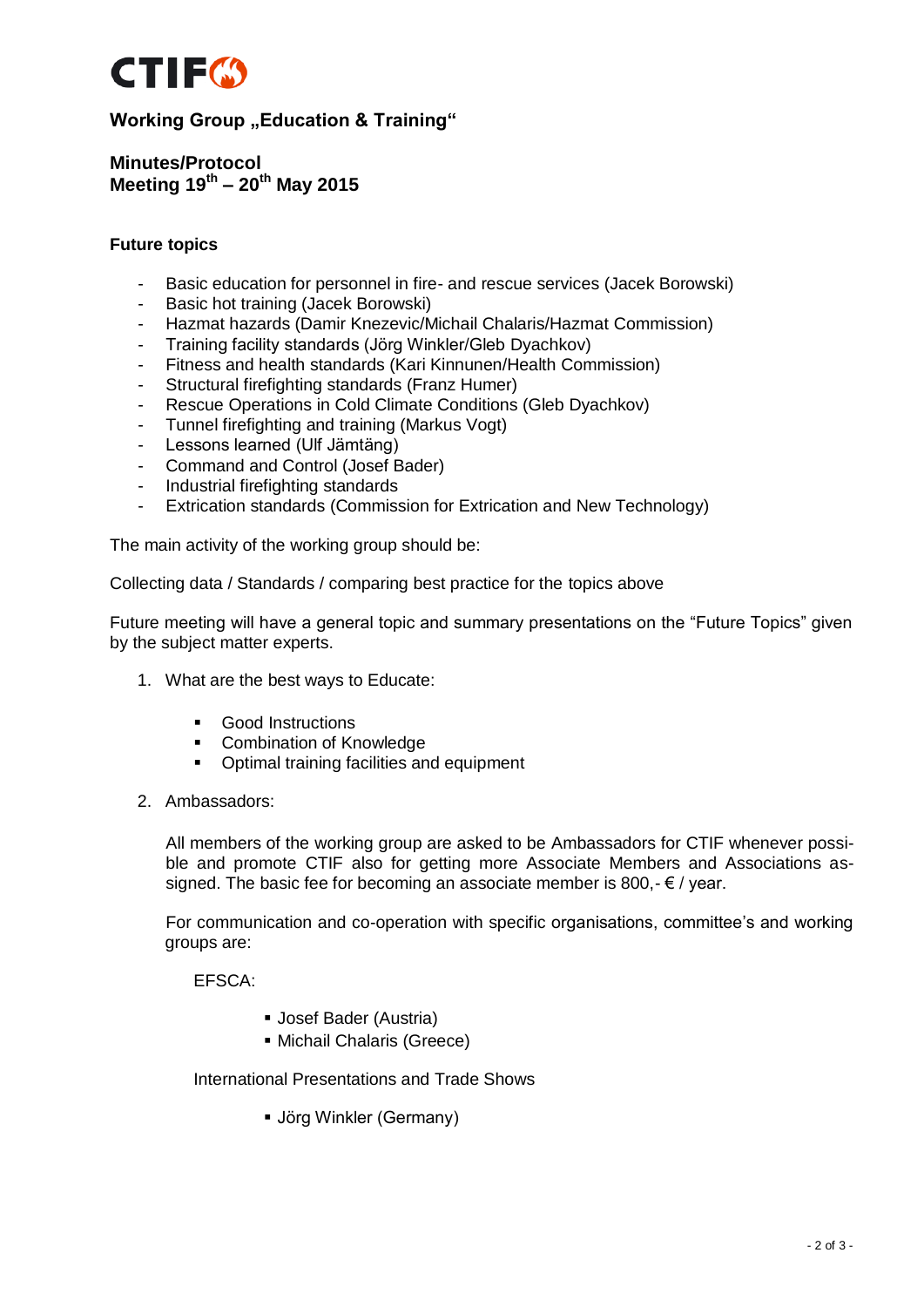

### **Minutes/Protocol Meeting 19th – 20th May 2015**

- 3. List of Point of Contact/ Subject Matter Experts:
	- There will be a list available on the Internet to allow the CTIF community and other interested people to get in contact with experts of the working group
		- The list will include: Name, Title, Organization, Subject of expertise, Contact details, short CV, picture
- 4. CTIF Contact:

For contact and communication the PoC is: Suzanne Weigle [contact@ctif.org](mailto:contact@ctif.org)

Whenever files or information is sent to Suzanne please give instructions how to use and publish them and make sure that all documents that are published are free of any rights or propriety.

As for standards just present the title of the standard and the link to the respective website.

### **Wednesday, 20th May 2015**

### **Election of Chairman and Vice-Chairman**

Due to the resignation of the previous Chairman, members were obliged to elect a new one. New Chairman of the working group "Training & Education" **Mr. Jacek Borowski**, Director of Training Department, National Headquarters of The State Fire Service, Poland was unanimously appointed. Vice Chairman - **Mr. Jörg Winkler** representing WinTecCon GmbH.

Both accepted the result and appreciated the trust and confidence of the members.

### **Presentations according to the main topic:**

- Josef Bader and Franz Humer gave a presentation "'the education and advanced training methods of the ÖBFV''
- Markus Vogt gave a presentation on the education methods in Switzerland. Information is also available on [www.feukos.ch](http://www.feukos.ch/)
- Kari Kinnunen gave a presentation on the Command and Control system for the Rescue Services in Finland provided by FMOI (Finnish Ministry of Interior)
- Ulf Järmtäng gave a presentation on the Swedish Command and Control System
- Valeriy Zokoev and Gleb Dyachkov gave a presentation of the System in Russia
- Michail Chalaris gave a presentation on the Mission of the Greek Fire service and best practices on forest fire fighting
- Damir Knezevic gave a presentation on the Croatian Command and Control System

All previous and future material and information will be available on the Education & Training Drop Box:

[https://www.dropbox.com/sh/yhdagppk8u4y0jl/AACDxcyyLvdxl0WD9HGrd\\_6Sa?dl=0](https://www.dropbox.com/sh/yhdagppk8u4y0jl/AACDxcyyLvdxl0WD9HGrd_6Sa?dl=0)